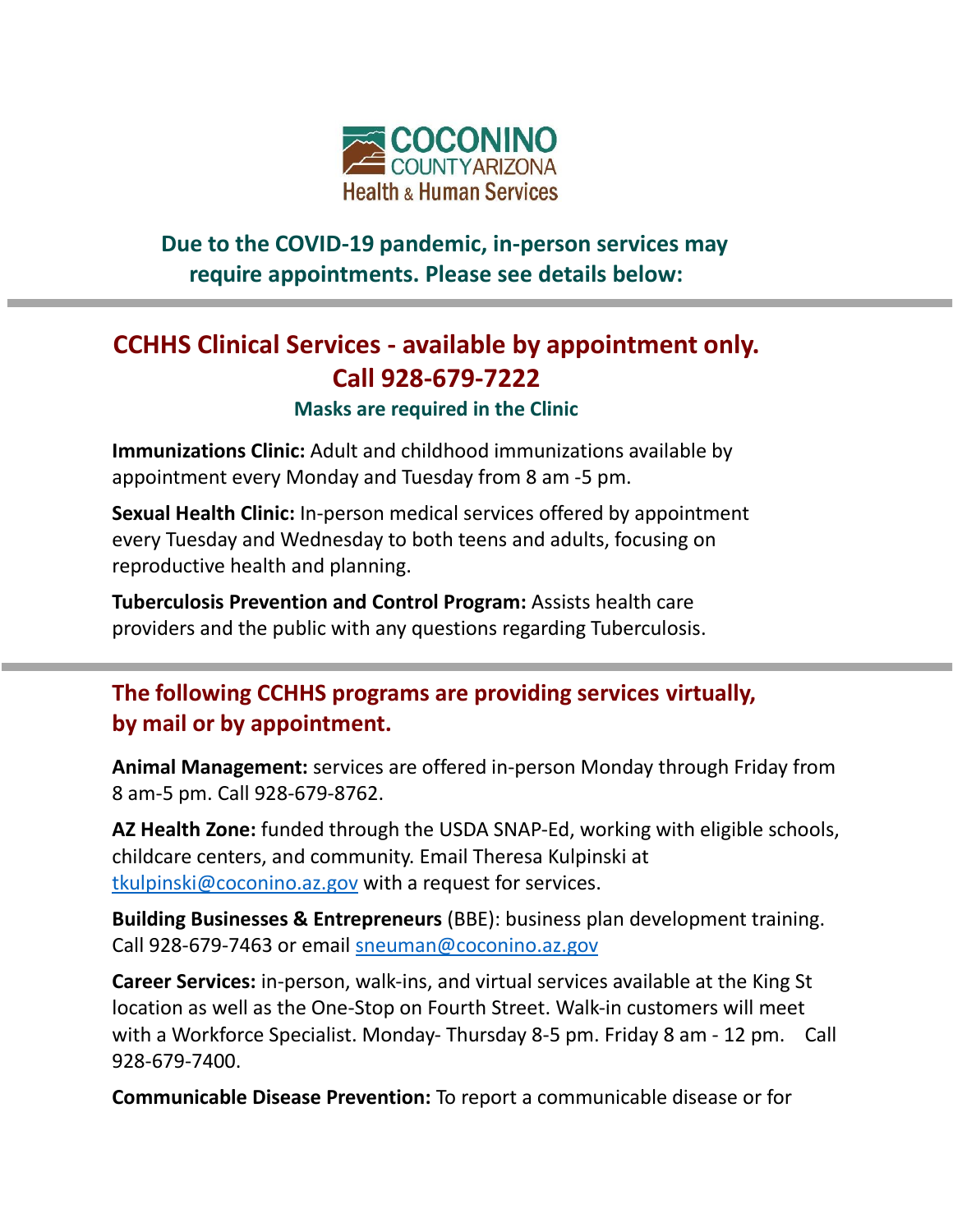questions, please contact 928-679-7222.

**Community Services:** Services can be provided virtually and in-person by calling 928-679-7453 and scheduling an appointment or visit [www.coconino.az.goc/149/Social-Services,](http://www.coconino.az.goc/149/Social-Services) for an application. See forms and resources.

**Health Start Program:** For enrollment information and client appointments call (928) 679-7292 or email Kathleen Nez, Case Worker at [knez@coconino.az.gov.](mailto:knez@coconino.az.gov) Enrollment and home visits are available Monday thru Friday from 8am-5pm. Virtual and social-distanced in-person home visits available.

**HIV Prevention** offers free HIV testing and counseling services, and PrEP and PEP navigation. Call 928-679-7276.

**HIV Care and Services** offers case management services those individuals HIV+ in Coconino County. HIV Care and Services (Ryan White) can be scheduled by calling 928-679-7322 or 928-679-7355.

**Individual Development Accounts** (IDA) match saving grant opportunity: Call 928-679-7463 or email [sneuman@coconino.az.gov.](mailto:sneuman@coconino.az.gov)

**Injury prevention program services** (car seat, crib, bicycle helmet) assistance is available by appointment only. Appointments can be made by calling 928 679- 7261 or 928 679-7213 or by emailing [injuryprevention@coconino.ax.gov](mailto:injuryprevention@coconino.ax.gov)

**Opioid Crisis Response:** The Opioid Crisis Response (OCR) Program services are available Monday – Friday from 8am-5pm. Program services include free Narcan training and kits; free peer support and case management for individuals seeking treatment, resources, or education to prevent opioid overdose.

**Opioid Overdose Prevention:** Staff provides naloxone/Narcan training and kits free of charge. Naloxone is an opioid overdose reversal medication.

**Oral Health (Emergent and Preventative):** For inquiries, qualification and information on emergent and preventative oral health vouchers please call 928-679-7355

**Quality First:** services are for participating programs and are scheduled with the Child Care Health Consultant by calling 928-606-07611.

**STD Prevention:** For questions regarding a Sexually Transmitted Infection, please contact 928-679-7222 for assistance.

**Teen Pregnancy Prevention Services:** will resume activity in Fall 2021. For